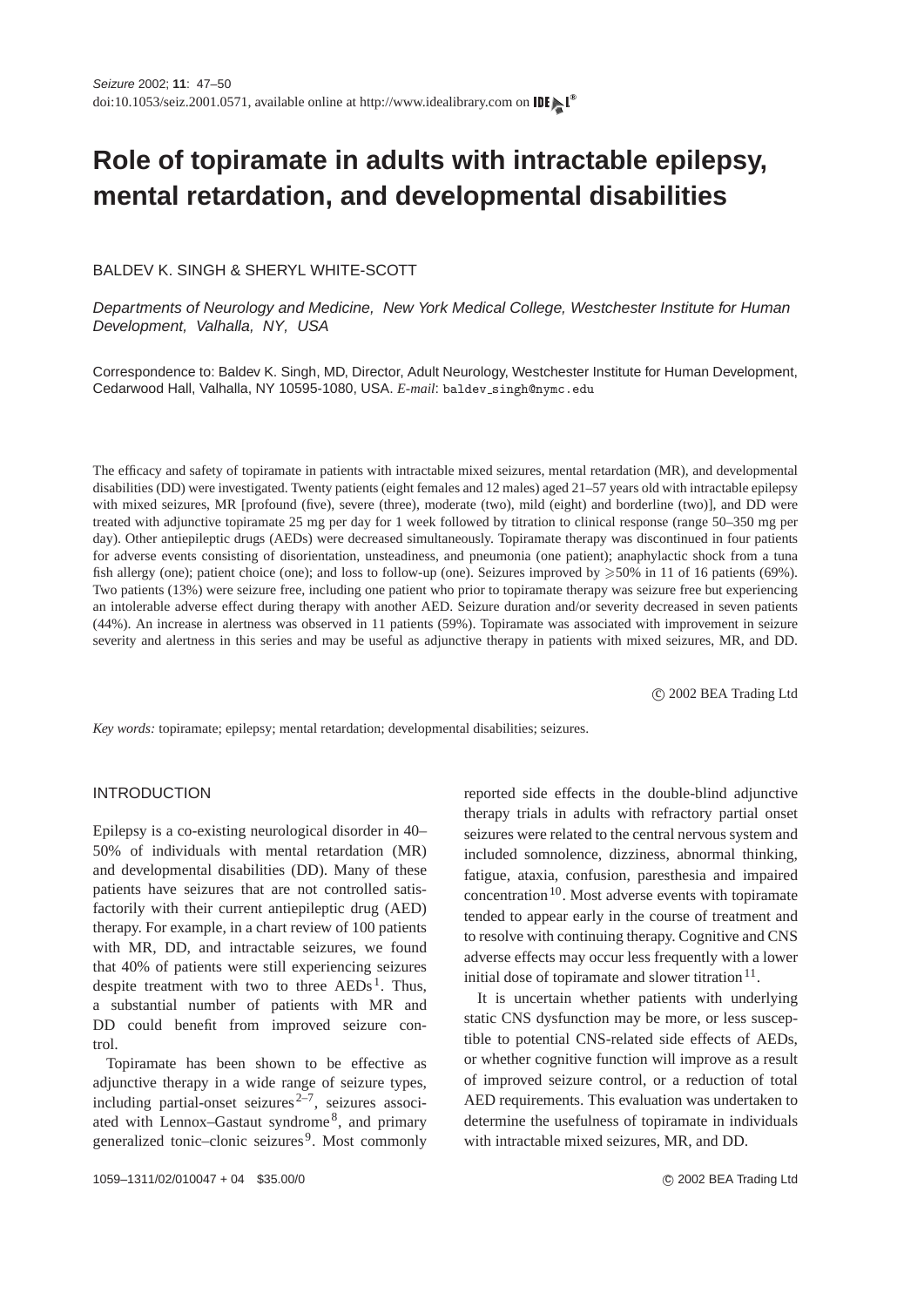#### METHOD

### **Patients**

Study patients were selected based on a chart review of 368 epilepsy patients who were  $\geq 21$  years of age, had MR and DD, and were being treated at the neurology clinic of the Westchester Institute for Human Development. Severity of mental retardation was determined through a combination of IQ scores and psychological evaluation and was graded as profound, severe, moderate, mild, or borderline. Eligible patients had the following entry criteria: mixed seizures (i.e. mixed generalized seizures or mixed partial and generalized seizures) that were uncontrolled by treatment with standard or newer AEDs; or intolerable adverse effects with current AED therapy. Seizure episodes were classified according to guidelines for seizure classification of the International League Against Epilepsy<sup>[12](#page--1-0)</sup>. Patients with a history of renal stones were excluded. The study protocol was approved by the institutional review board, and written informed consent was obtained from patients or their guardians prior to study entry.

### Procedure

Topiramate therapy initially was given in addition to baseline AEDs at a dosage of 25 mg per day for 1 week. The topiramate dosage was then increased to a level that was dependent on seizure frequency and tolerability. Concomitant baseline AEDs were gradually withdrawn when appropriate. Based on data forms completed by patients and/or care givers, the following were monitored during topiramate therapy: seizure occurrence (time, type, and duration of seizures); adherence to AED therapy; adverse events; precipitants of seizures; and the number of emergency room visits and the treatment provided in the emergency room. At the final study visit, investigator's and patients' global evaluations of overall improvement were recorded. The investigator rated improvement as worse, none, minimal, moderate, or marked; and patients assessed their improvement as poor, fair, good, or excellent. Based on physician's evaluations during clinic visits and information from care givers, adverse events were determined. During study visits, patients and/or care givers were asked specifically about patient alertness. Clinical laboratory tests (i.e. AED plasma levels, CBC, and serum electrolytes) were performed during the first 2– 4 weeks of topiramate therapy and then every 3 months thereafter.

#### RESULTS

Twenty patients (eight females and 12 males) entered the study and were treated with topiramate. Demographic characteristics of these patients are presented in Table 1. The age of the patients ranged from 21– 57 years old. The level of mental retardation was: profound in five patients, severe in three, moderate in two, mild in eight, and borderline in two. The seizures experienced by these patients were uncontrolled on various combinations of phenytoin, carbamazepine, phenobarbital, primidone, lamotrigine, or divalproate sodium.

|  |  | Table 1: Patient characteristics. |
|--|--|-----------------------------------|
|--|--|-----------------------------------|

| Variable                   |               |  |
|----------------------------|---------------|--|
| N                          | 20            |  |
| Age                        | $21-57$ years |  |
| Gender                     |               |  |
| Female                     | 8             |  |
| Male                       | 12            |  |
| Baseline seizure frequency |               |  |
| Median                     | 4.5/month     |  |
| Range                      | $0-20/m$ onth |  |
| Seizure type, N (%)        |               |  |
| Generalized tonic-clonic   | 19 (95%)      |  |
| Partial complex            | 16 (80%)      |  |
| Atonic                     | $8(40\%)$     |  |
| Tonic                      | 7(35%)        |  |
| Clonic                     | 6(30%)        |  |
| Myoclonic                  | 3(15%)        |  |
| Drop attacks               | $2(10\%)$     |  |
| Absence                    | 1(5%)         |  |
| Mental retardation, N (%)  |               |  |
| Profound                   | 5(25%)        |  |
| Severe                     | 3(15%)        |  |
| Moderate                   | $2(10\%)$     |  |
| Mild                       | $8(40\%)$     |  |
| <b>Borderline</b>          | $2(10\%)$     |  |
| <b>Baseline AEDs</b>       |               |  |
| 1 AED                      | 5%            |  |
| 2 AEDs                     | 55%           |  |
| 3 AEDs                     | 40%           |  |

Four patients discontinued topiramate treatment during the study for reasons presented in Table [2.](#page--1-0) Among the 16 patients completing the trial, the mean dosage of topiramate was 189 mg per day (range 50– 350 mg per day) and the mean duration of therapy was 42 weeks (range 20–54 weeks). Seizure frequency was reduced by  $\geq 50\%$  in 11 of 16 patients (69%) and two patients were seizure free (13%) (Fig. [1\)](#page--1-0). There was no change in seizure frequency in three patients, including one patient who was seizure-free at baseline (but experiencing intolerable adverse effects while on other AED therapy) and remained seizurefree during topiramate therapy, and seizures increased in two patients. Seizure duration and/or severity was reduced in seven patients (44%). Global evaluations of improvement were obtained in 18 patients. Based on investigator global evaluations, improvement was